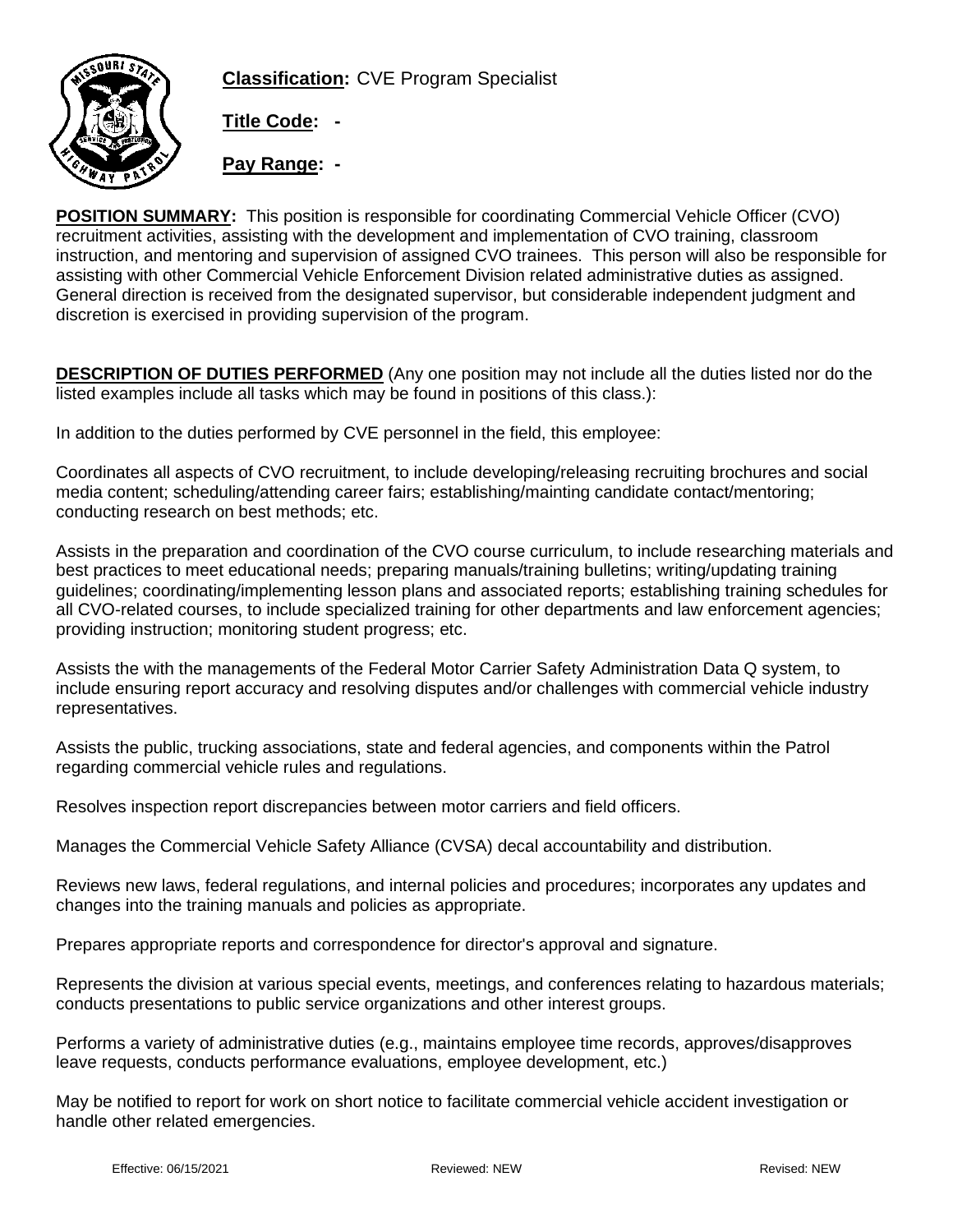Maintain a responsive and collaboratory relationship with the Patrol's Recruiting and Community Outreach Division.

Performs job-related travel as needed.

Performs other related work as assigned.

**REQUIRED KNOWLEDGE, SKILLS, AND ABILITIES:** Thorough knowledge of Patrol policies, practices, and procedures to include, but not limited to commercial vehicle enforcement.

Thorough knowledge of the laws and regulations that govern the operation and use of commercial vehicles.

Thorough knowledge of the basic techniques, practices, and procedures used in commercial vehicle enforcement operations.

Considerable knowledge of Federal Hazardous Material Regulations and Hazardous Material First Responder protocol.

Considerable knowledge of Federal Motor Carrier Safety Regulations.

Considerable knowledge of the principles and practices of supervisory and management techniques.

Considerable knowledge of modern office practices and procedures.

Considerable knowledge of decision-making techniques and fundamentals of oral and written communication.

Working knowledge of the agency's functions and their inter-relationships, to include MSHP's policies, procedures, rules and regulations.

Working knowledge of computer operating systems as they pertain to related programs and technical services.

Working knowledge of the Safetynet System and accident reporting criteria.

Possess good public speaking skills and the ability to interact with a variety of business professionals.

Must be skilled in time management techniques and prioritization.

Must possess excellent interpersonal skills to deal effectively with various personalities.

Ability to analyze, direct, and manage the implementation of special projects, assignments, and programs.

Ability to prepare and maintain standards, policies, procedures, guidelines, and technical manuals.

Ability to develop lesson plans and instruct courses.

Ability to develop and present before large groups of people in a professional manner, to include training sessions, meetings, briefings, etc.

Ability to work closely as a cooperative team and display professionalism and team leadership in the training and supervision of others, to include the monitoring and evaluation of others.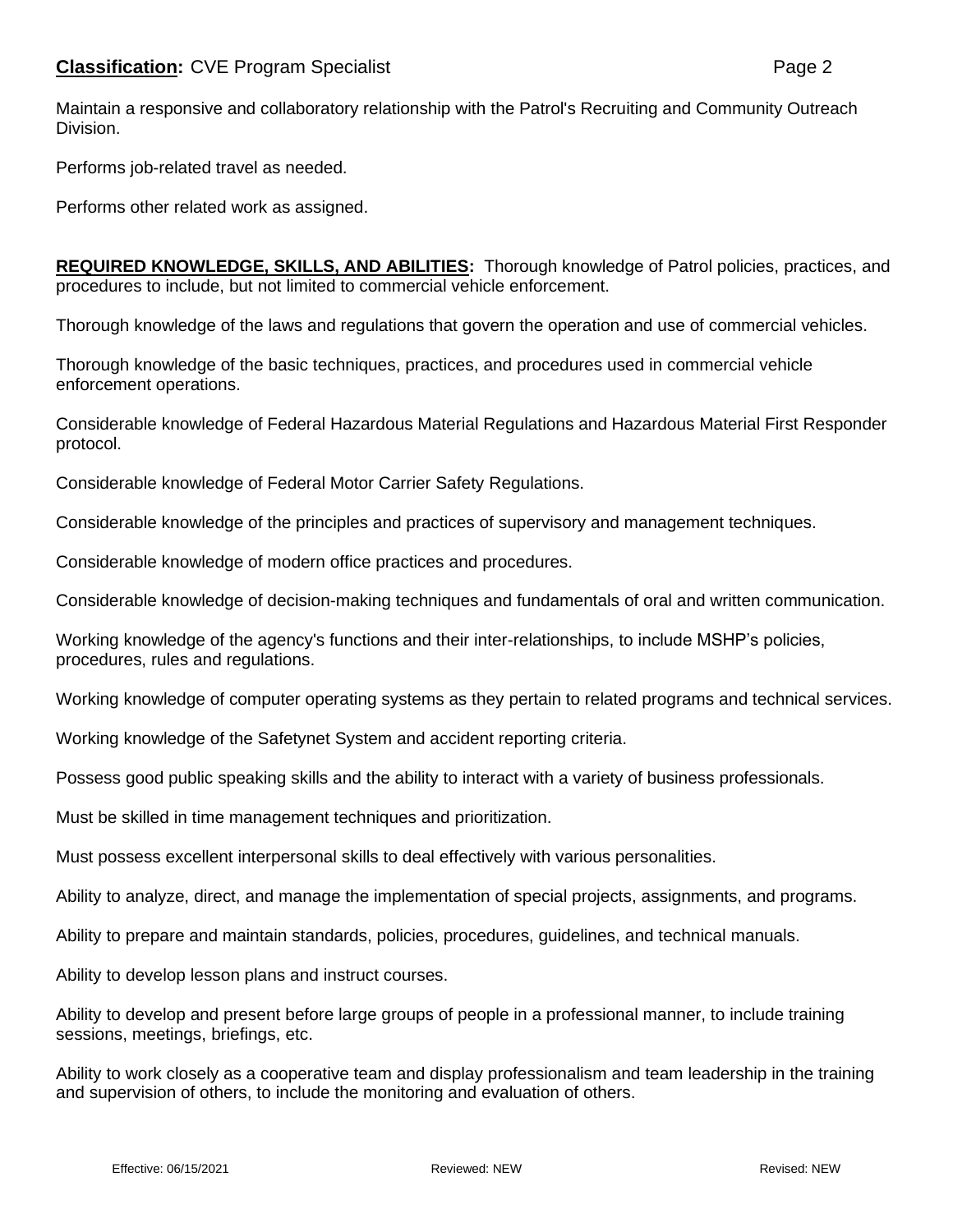Ability to work independently in an organized, efficient manner and exercise independent judgement and discretion.

Ability to provide technical assistance and guidance in work methods and program procedures.

Ability to complete applicable technical training courses as specified by the component director.

Ability to perform research and analyze information into reports and/or presentations.

Ability to make oral and written reports and presentations clearly, concisely, and effectively.

Ability to operate basic office equipment as detailed in the description of duties.

Ability to handle restricted and confidential information in a professional manner and maintain the information as such.

Ability to comprehend, communicate, and enforce state and federal laws and regulations governing commercial vehicles with firmness, tact, and impartiality.

Ability to operate assigned departmental vehicle at a high rate of speed as needed and under varying, stressful conditions to apprehend violators and respond to emergency situations.

Ability to exercise diplomacy and patience in dealing with a variety of individuals (in potentially hostile situations) with firmness, tact, and impartiality necessary to enforce commercial vehicle laws and regulations.

Ability to safely and properly fire, load/unload Patrol firearms, as well as the ability to properly use and maintain OC aerosol, an ASP baton, handcuffs, and an assigned firearm.

Ability to gain and maintain physical control of persons when making a custodial arrest.

Ability to operate a firearm, pepper mace, asp baton, and handcuffs in accordance with all applicable laws.

Ability to recertify as a first responder and in all necessary recertifications required with assigned duty weapon.

Ability to exercise patience and diplomacy in dealing with the public.

Ability to lift and transport equipment necessary to complete job duties (e.g., portable scales, hydraulic jacks, etc.).

Ability to position self and equipment under, in, around, and over vehicles and cargo being inspected.

Ability to communicate in English clearly and concisely, both orally and in writing.

Ability to maintain composure while under cross-examination regarding personal and professional qualifications and defend findings of fact and subsequent enforcement action(s) taken in court.

Ability to establish and maintain harmonious working relations with others.

Ability to work with material that may be of a sexual nature relating to criminal activity (e.g., written material, photographs, and/or verbal language, etc.).

Ability to prepare evidence for presentation in court.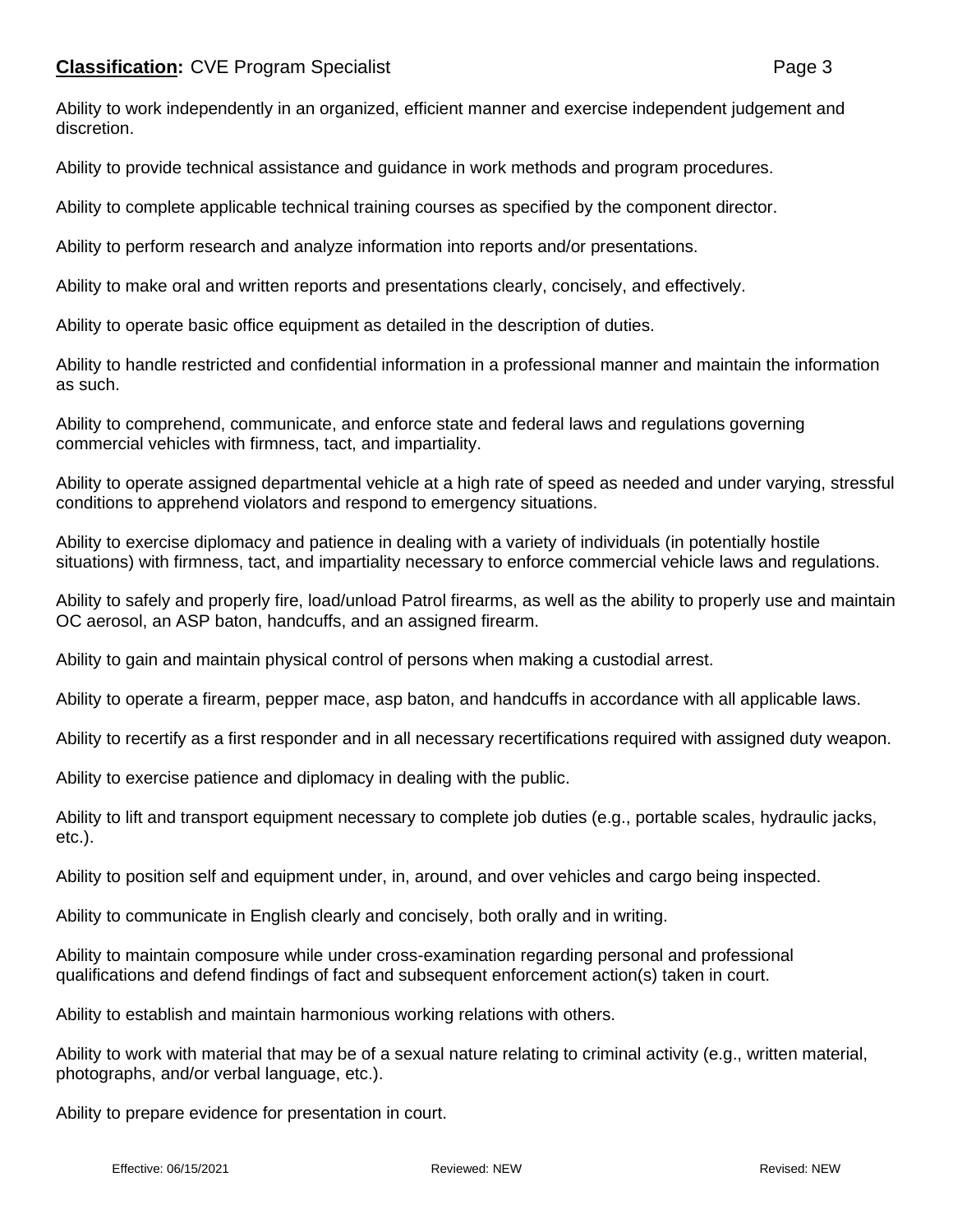## **Classification:** CVE Program Specialist **Page 4** Page 4

Ability to maintain complex records and files.

Ability to work independently.

Ability to work outdoors in inclement weather.

Ability to report for work on short notice to assist with the investigation of commercial vehicle accidents, situations regarding CVO academy trainees, or other related emergencies.

Ability to perform job-related travel, as needed.

Ability to work hours as assigned.

**MINIMUM EXPERIENCE AND EDUCATION REQUIRED** (The following represents the minimum qualifications used to accept applicants, provided that equivalent substitution will be permitted in case of deficiencies in either experience or education.):

Must be currently classified at, or above the level of a Commercial Vehicle Officer I, having successfully completed the associated training period and maintaining all federal certifications. CVO(s) must currently possess a valid commercial vehicle enforcement commission.

If the successful candidate holds the position of CVO I, he/she must successfully complete the required three year period as CVO I in CVED at GHQ before being promoted to CVO II.

If the successful candidate holds the position of CVO II, he/she must successfully complete a one year period as CVO II in CVED at GHQ, and successfully complete a job-related examination, as specified by the Director of CVED, before being promoted to CVO Supervisor I.

If the successful candidate holds the position of CVO Supervisor I, he/she must successfully complete a one year period as CVO Supervisor I in CVED at GHQ, and successfully complete a job-related examination, as specified by the Director of CVED, before being promoted to CVO Supervisor II.

If the successful candidate holds the position of CVO Supervisor II, he/she must successfully complete a one year period as CVO Supervisor II in CVED at GHQ, and successfully complete a job-related examination, as specified by the Director of CVED, before being promoted to CVO Chief.

## **NECESSARY SPECIAL REQUIREMENTS:** Must be a citizen of the United States.

Must possess and maintain a valid driver license.

Must obtain and maintain a valid CVE commission.

Must reside within 50 nautical miles of General Headquarters.

Successfully complete, or possess, certification in Level VI North American Standard Inspections (or as soon as scheduling permits, successfully complete North American Standard Inspections Level VI training or become certified in Level VI North American Standard Inspections).

Successfully complete training and maintain all certifications from the Federal Motor Carrier Safety Administration, National Training Center, required for the instruction of handling and inspecting of hazardous materials.